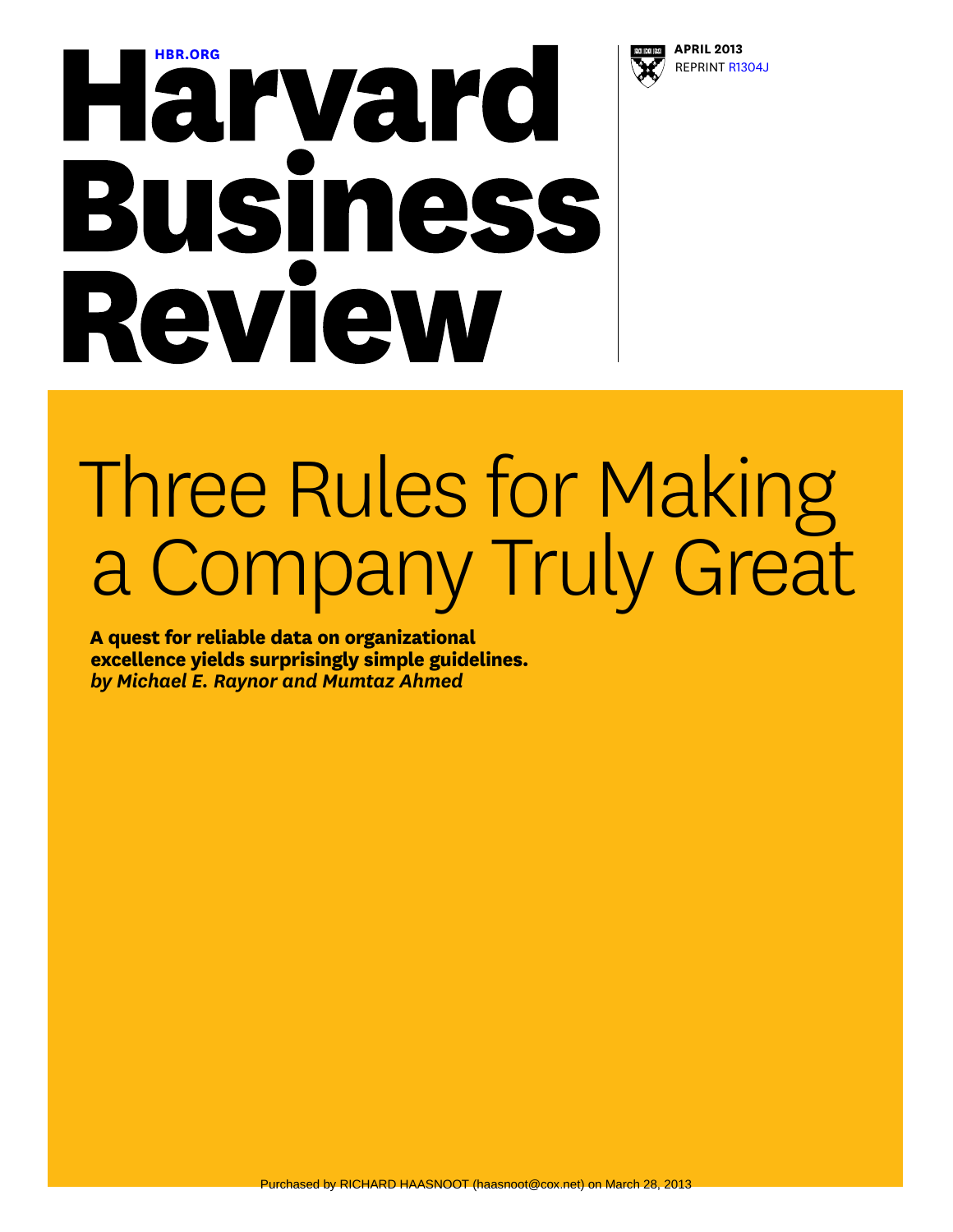

**Michael E. Raynor** is a director at Deloitte Services LP, and **Mumtaz Ahmed** is a principal with Deloitte Consulting LLP and the chief strategy officer for Deloitte LLP. They are the authors of *The Three Rules: How Exceptional Companies Think,* forthcoming from Portfolio.



**Much of the strategy** and management advice that business leaders turn to is unreliable or impractical. That's because those who would guide us underestimate the power of chance. Gurus draw pointed lessons from companies whose outstanding results may be nothing more than random fluctuations. Executives speak proudly of corporate achievements that may be only lucky coincidences. Unfortunately, almost no one provides scientifically credible answers to every business leader's basic questions about superior performance: Which companies are worth studying? What sets them apart? How can we follow their examples?

Frustrated by the lack of rigorous research, we undertook a statistical study of thousands of companies, and eventually identified several hundred

among them that have done well enough for a long enough period of time to qualify as truly exceptional. Then we discovered something startling: The many and diverse choices that made certain companies great were consistent with just three seemingly elementary rules:

1. Better before cheaper—in other words, compete on differentiators other than price.

2. Revenue before cost—that is, prioritize increasing revenue over reducing costs.

3. There are no other rules—so change anything you must to follow Rules 1 and 2.

The rules don't dictate specific behaviors; nor are they even general strategies. They're foundational concepts on which companies have built greatness over many years. How did these organizations'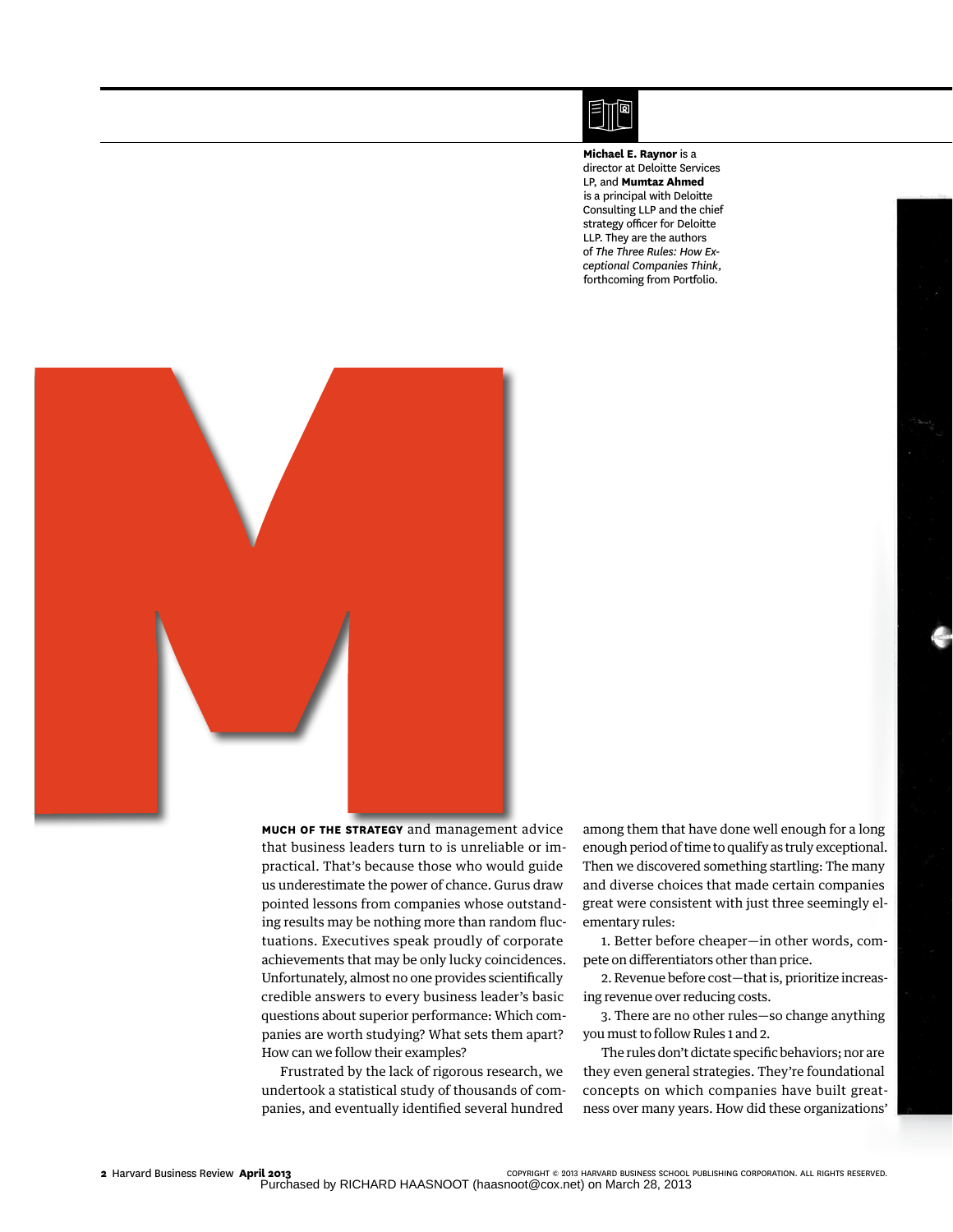# THREE RULES FOR MAKING A COMPANY TRULY GREAT

**A quest for reliable data on organizational excellence yields surprisingly simple guidelines.** *by Michael E. Raynor and Mumtaz Ahmed*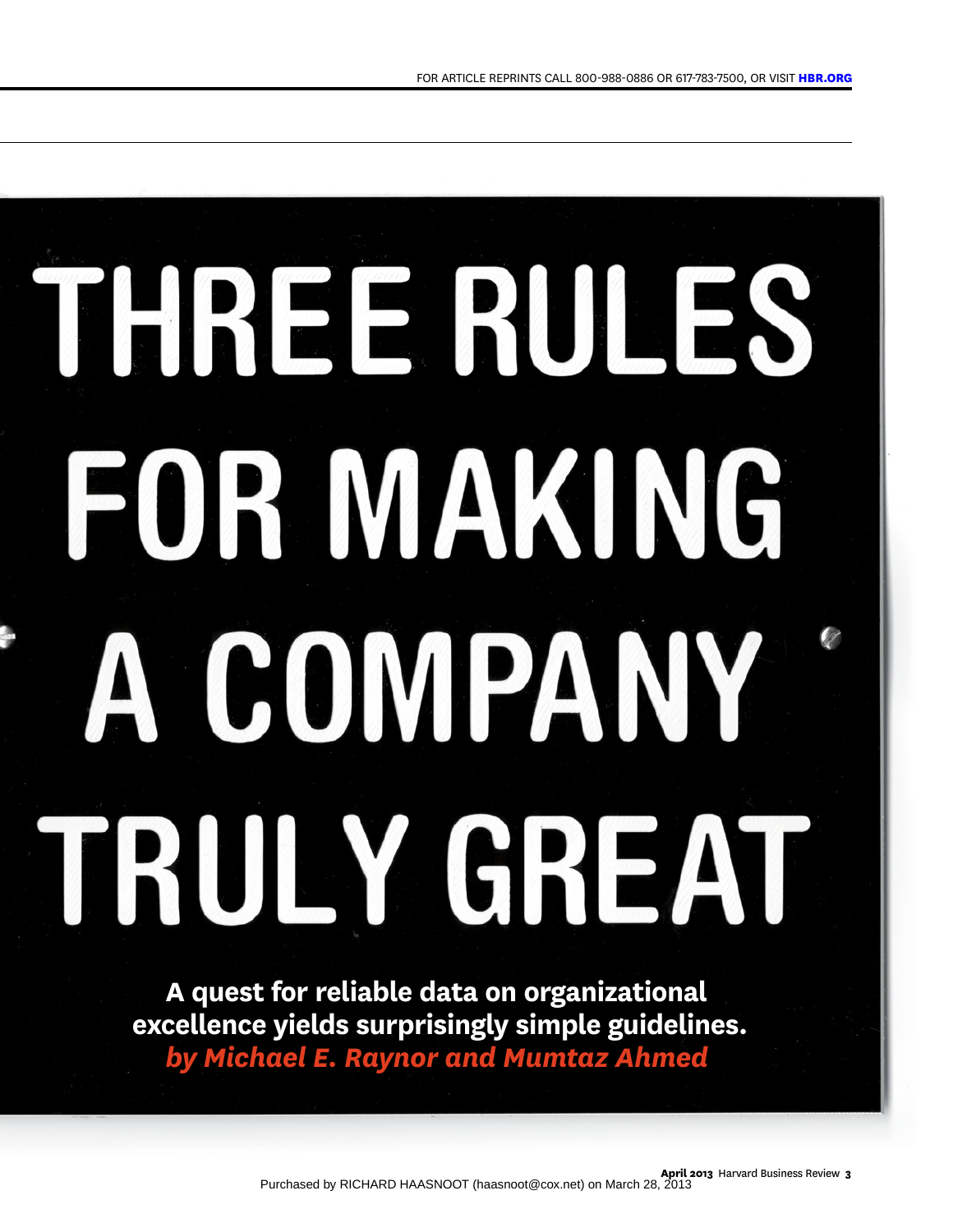leaders come to adopt them? We have no idea—nor do we know whether the executives even followed them consciously. Nevertheless, the rules can be used to help today's and tomorrow's leaders increase the chances that their companies, too, will deliver decades of exceptional performance.

#### **Beyond Truisms**

The impetus for our research was the increasing popularity over the past 30 years of "success study" business books and articles. Perhaps the most famous of these are Thomas Peters and Robert Waterman's *In Search of Excellence* (1982) and Jim Collins's *Good to Great* (2001), but there are many others. The problem with them is they don't give us any way to judge whether the companies they hold up as examples are indeed exceptional. Randomness can crown an average company king for a year, two years, even a decade, before performance reverts to the mean. If we can't be sure that the performance of companies mentioned in success studies was caused by more than just luck, we can't know whether to imitate their behaviors.

We tackled the randomness problem head-on. Finding what we assumed would be weak signals in noisy environments required a lot of data, so we began with the largest database we could find—the more than 25,000 companies that have traded on U.S. exchanges at any time from 1966 to 2010. We measured performance using return on assets (ROA), a metric that reflects strong, stable performance—unlike, say, total shareholder return, which may reflect the vagaries of the stock market and changes in investor expectations rather than fundamental company performance. We defined two categories of superior results: *Miracle Workers* fell in the top 10% of ROA for all 25,000 companies often enough that their performance was highly unlikely to have been a fluke; *Long Runners* fell in the top 20% to 40% and, again, did so consistently enough that luck was highly unlikely to have been the reason. We call the companies in both these categories exceptional performers. For comparison purposes, we also identified companies that were *Average Joes.* (See the sidebar "Finding the Signal in the Noise.")

A total of 174 companies qualified as Miracle Workers, and 170 qualified as Long Runners. That's the entire population of companies that separated themselves from the noise in this way. (It's probably worth mentioning that of the allegedly superior companies mentioned by 19 high-profile success studies

we examined, barely 12% met our criteria, even for Long Runner status.)

Exceptional companies, it turns out, come in all shapes and sizes. 3M, with its legendary innovation and thousands of products in commercial and industrial markets, made the list, but so did WD-40—a company built on a single, unpatented product that was designed to prevent corrosion on nuclear missiles and has since become most famous as the bane of squeaky hinges. The globally ubiquitous McDonald's proved to be exceptional, but so did Luby's, a cafeteria chain, when it had only 43 locations (it has since grown to almost 100). IBM qualified, and so did Syntel, even though at the time it was only 0.5% of Big Blue's size.

To understand what was behind superior performance, we identified trios in each of nine industries; each trio consisted of one company from each of our performance categories, carefully matched for years of overlap and relative size. We searched for behavioral differences that might explain the specific performance differences we had discerned. For instance, if a Miracle Worker's ROA advantage was driven primarily by superior gross margins, we looked for behaviors that might account for that. If asset utilization was salient, we looked for the behaviors that drove asset utilization. Where the data permitted, we built financial models to estimate the impact of these behavioral differences on performance. To illustrate: Heartland Express, the Miracle Worker in our trucking-industry trio, relied entirely on gross-margin advantage for its ROA edge, and its gross margins seemed to be a function of higher prices. By recalculating the company's financials without that premium, we satisfied ourselves that Heartland's pricing was a plausible explanation for its higher gross margins and thus its better ROA.

Then things got messy. We repeatedly tried and failed to isolate measurable behaviors that were consistently relevant. For example, at first it seemed that an M&A-shunning strategy might be driving exceptional results in the trucking industry; yet during one 15-year period, top-performing Heartland was also the most acquisitive. Nor could we conclude that a propensity *toward* M&A was a consistently positive factor in other industries, because in confectionery, for example, Wrigley, the Miracle Worker, and Rocky Mountain Chocolate Factory, the Average Joe, had grown organically, whereas Tootsie Roll, the Long Runner, largely bought its growth.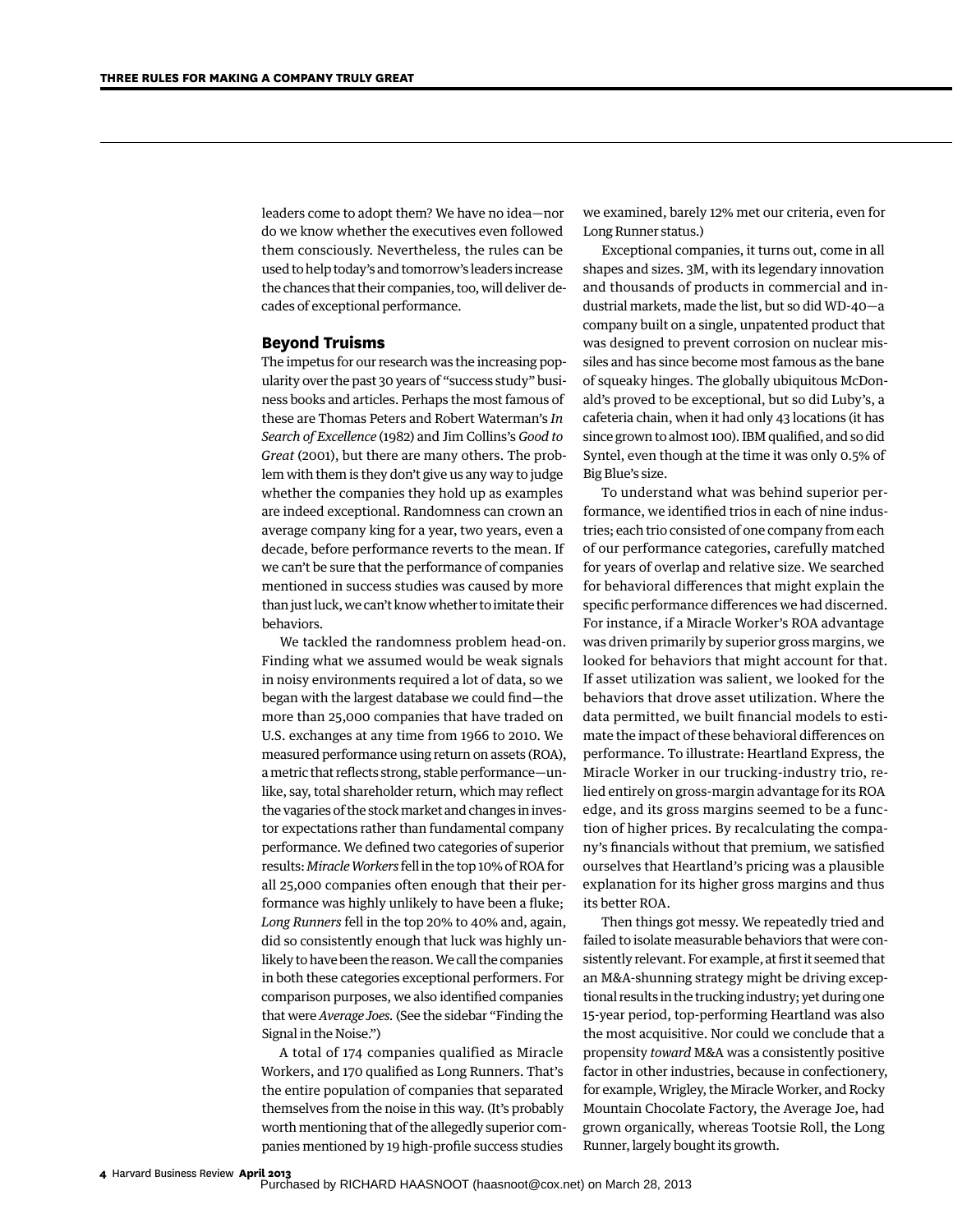#### **Idea in Brief**

A statistical study of thousands of companies identified several hundred that have been good enough long enough to qualify as truly exceptional. It also revealed that their strategic choices over decades of success have been consistent with three elementary rules:

**Better before cheaper** (it's best to compete on differentiators other than price). **Revenue before cost** (prioritize increasing revenue over reducing costs). **There are no other rules** (change anything you must to follow the first two).

With few exceptions, the best companies behave as though these principles guide them through all their important decisions, from acquisitions to diversification to resource allocation to pricing.

The rules can serve as an antidote to leaders' all-too-fallible intuition. When income is declining, for example, it can be tempting to make the company's results look better by slashing assets and investment to reduce costs. But great companies typically accept higher costs as the price of excellence, putting significant resources, over long periods of time, into creating nonprice value and generating higher revenue.

Was customer focus the key? Nope. Innovation? Risk taking? Nope and nope. All these factors were associated with great, good, or average performance in pretty much equal measure. We found ourselves reduced to a two-word sentence of surrender: "It depends."

Maybe, we thought, the lesson was that companies could be successful only if they did the *right*  deals, pursued the *right* innovations, or took the *right* risks in the *right* sorts of ways. But those are truisms, and thus as useless as the advice businesspeople so typically get from what might be called the Do the Right Thing School of Management: Get the right people on the bus! (Did anyone ever want the wrong people?) Have a clear strategy! (Does anyone ever set out to create a confusing one?) Give customers what they want! (Who deliberately gives them what they don't want?) All these are taken from well-read success studies.

So we pressed on.

A useful explanatory frame began to emerge only after we shifted our emphasis away from what these companies *did* to hypotheses about how they *thought.* That allowed us to see past what the exceptional companies were doing, which was endlessly variable, to how they apparently decided what to do, which proved highly consistent. When considering acquisitions, for example, Miracle Workers acted as though they were following our rules, going for deals that would enhance their nonprice positions and allow them to bring in disproportionately higher revenues. The same was true for all other behavioral factors, from diversifying to taking a narrow focus, from globalizing to staying at home. The only factor that seemed to matter was adherence to the rules.

And the rules are most assuredly *not* truisms. It could have turned out that price-based competition was systematically more profitable, or that cost leadership took precedence as a driver of superior performance—but it didn't.

# **RULE 1 BETTER BEFORE CHEAPER**

Every company faces a choice: It can compete mainly by offering superior nonprice benefits such as a great brand, an exciting style, or excellent functionality, durability, or convenience; or it can meet some minimal acceptable standard along these dimensions and try to attract customers with lower prices. Miracle Workers overwhelmingly adopt the former position. Average Joes typically compete on price. Long Runners show no clear tendency one way or the other. (See the exhibit "Following the Rules [Mostly].")

For example, in 1980, when trucking companies had to differentiate themselves after deregulation, a host of new growth opportunities opened up. Yet Heartland, the Miracle Worker, chose to keep its geographic footprint and number of customers relatively small in order to provide reliable and on-time service, no matter how complex or unpredictable its customers' requirements. This nonprice differentiation earned Heartland the approximately 10% price premium that was key to its consistently superior profitability.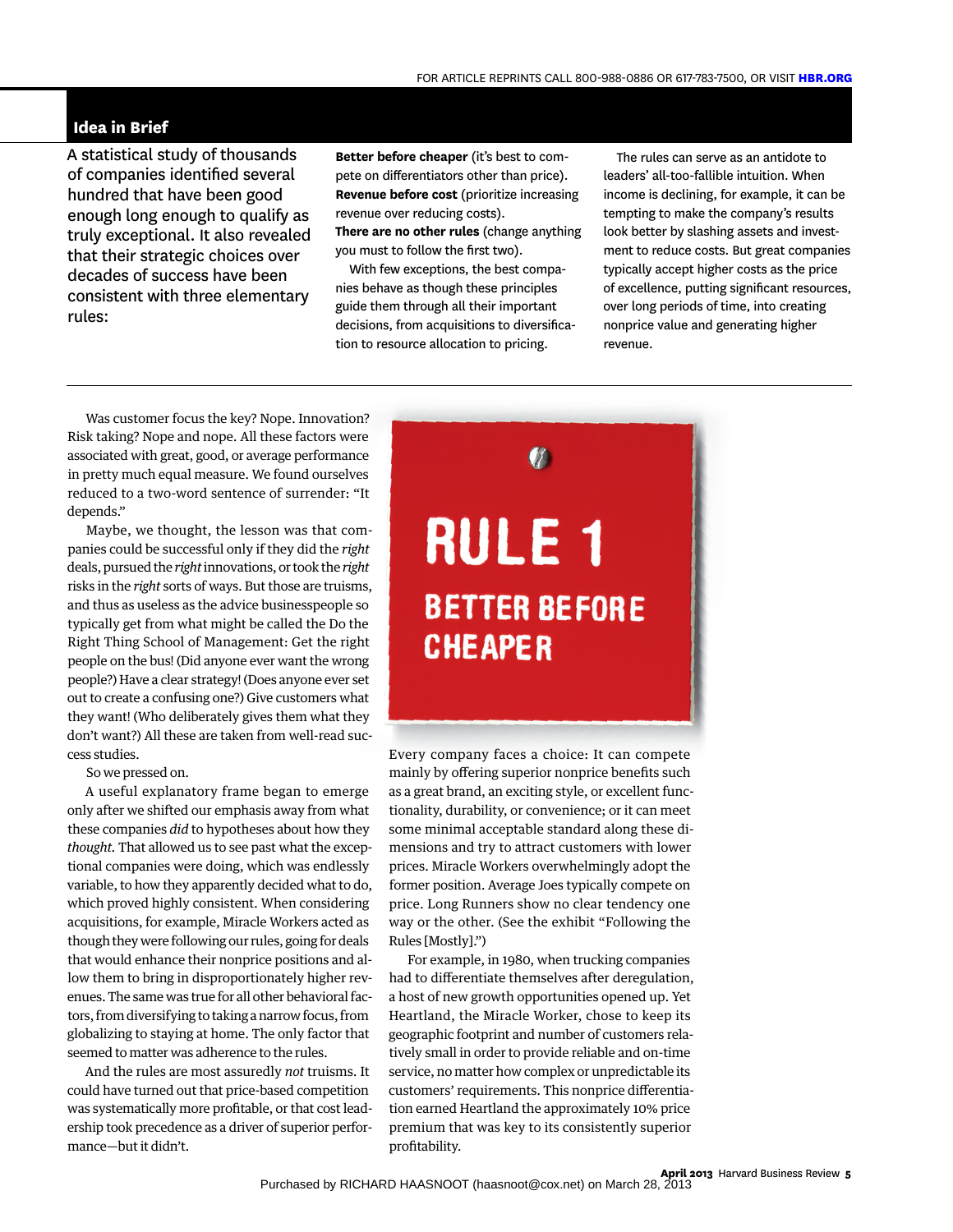## Following the Rules (Mostly)

Competitive positions built on greater differentiation through brand, style, or reliability are more likely to drive exceptional performance than positions built on lower prices.

This table shows how the companies in our comparison study created and captured value.

Miracle Workers typically rely much more on gross margins than on lower costs for their profitability advantage, whereas Long Runners are as likely to depend on a cost advantage as on a gross-margin advantage. The drivers of gross margin can be determined only by examining detailed case studies.

Statistical analysis strongly suggests that our case-study sample of 18 Miracle Workers and Long Runners is representative of the 344 exceptional companies we identified from our population of more than 25,000.

| <b>INDUSTRY</b>          | <b>RANK</b>           | <b>COMPANY</b>                   | <b>VALUE CREATION</b> | <b>VALUE CAPTURE</b> |
|--------------------------|-----------------------|----------------------------------|-----------------------|----------------------|
| Semiconductors           | <b>Miracle Worker</b> | Linear Technology                | nonprice              | revenue (price)      |
|                          | <b>Long Runner</b>    | Micropac Industries              | in the middle         | cost                 |
|                          | <b>Average Joe</b>    | International Rectifier          | price                 | cost                 |
| <b>Medical devices</b>   | <b>Miracle Worker</b> | Medtronic                        | nonprice              | revenue (price)      |
|                          | <b>Long Runner</b>    | Stryker                          | in the middle         | revenue (price)      |
|                          | <b>Average Joe</b>    | Invacare                         | price                 | cost                 |
|                          |                       |                                  |                       |                      |
| <b>Electrical wiring</b> | <b>Miracle Worker</b> | Thomas & Betts                   | nonprice              | revenue (price)      |
|                          | <b>Long Runner</b>    | Hubbell                          | in the middle         | revenue (price)      |
|                          | <b>Average Joe</b>    | Emrise                           | price                 | cost                 |
| <b>Clothing retail</b>   | <b>Miracle Worker</b> | Abercrombie & Fitch              | nonprice              | revenue (price)      |
|                          | <b>Long Runner</b>    | The Finish Line                  | in the middle         | cost                 |
|                          | <b>Average Joe</b>    | Syms                             | price                 | cost                 |
|                          | <b>Miracle Worker</b> | Wrigley                          |                       | revenue (volume)     |
| Confectionery            |                       | <b>Tootsie Roll Industries</b>   | nonprice              |                      |
|                          | <b>Long Runner</b>    |                                  | price                 | cost                 |
|                          | <b>Average Joe</b>    | Rocky Mountain Chocolate Factory | nonprice              | revenue (price)      |
| Grocery retail           | <b>Miracle Worker</b> | Weis Markets                     | price                 | cost                 |
|                          | <b>Long Runner</b>    | <b>Publix Super Markets</b>      | in the middle         | revenue (volume)     |
|                          | <b>Average Joe</b>    | Whole Foods Market               | nonprice              | revenue (price)      |
| Pharmaceuticals          | <b>Miracle Worker</b> | Merck                            | nonprice              | revenue (volume)     |
|                          | <b>Long Runner</b>    | Eli Lilly                        | nonprice              | revenue (price)      |
|                          | <b>Average Joe</b>    | KV Pharmaceutical                | price                 | cost                 |
| <b>Trucking</b>          | <b>Miracle Worker</b> | <b>Heartland Express</b>         | nonprice              | revenue (price)      |
|                          | <b>Long Runner</b>    | Werner Enterprises               | price                 | cost                 |
|                          |                       |                                  |                       |                      |
|                          | <b>Average Joe</b>    | P.A.M. Transportation Services   | price                 | cost                 |
| Appliances               | <b>Miracle Worker</b> | Maytag                           | nonprice              | revenue (price)      |
|                          | <b>Long Runner</b>    | <b>HMI Industries</b>            | nonprice              | revenue (price)      |
|                          | <b>Average Joe</b>    | Whirlpool                        | price                 | cost                 |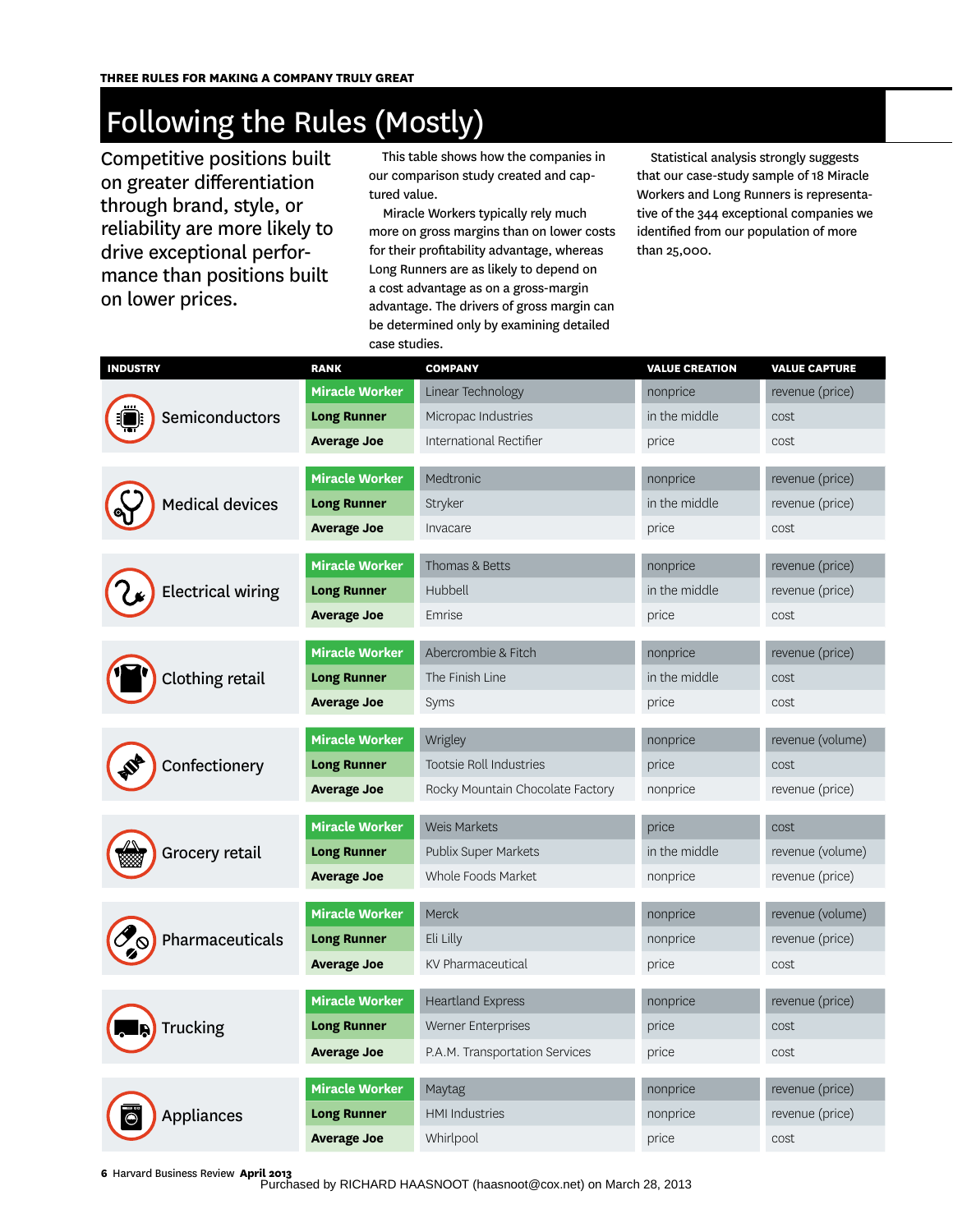In contrast, Werner Enterprises, the Long Runner in our trucking trio, expanded in both scale—serving essentially the entire continental U.S.—and scope, providing a wide range of services. This approach imposed trade-offs. First, Werner's vast reach and diversity of markets prevented it from achieving Heartland's level of service differentiation and commanding a similar price premium. Second, its pursuit of economies of scale meant that the company occasionally had to accept less-profitable business in order to keep its vehicles rolling and thus maintain an adequate level of asset utilization. Its first-rate execution enabled Werner to achieve exceptional performance—it *is* a Long Runner, after all—but it never rose to Miracle Worker status.

P.A.M. Transportation Services (PAM), the Average Joe of the three, focused on a narrower range of customers and services than Werner did, but sought high volume through lower prices. Oddly enough, as demand outstripped supply in the industry, PAM found itself short of drivers and burdened with idle assets. To restore profitability, the company switched to contract trucking, choosing to target the auto sector. When carmakers ran into tough times, so did PAM. There was nothing inherently wrong with PAM's strategy of taking a narrow focus—after all, Heartland was narrowly focused too. But PAM took a low-price position. It didn't follow the rules.

When exceptional companies abandon nonprice positions, their performance typically falters. Maytag, for example, is one of our Miracle Workers, but only in one distinct era. From 1966 through the mid-1980s, its ROA was unfailingly in the top 10% thanks to industry-leading products; a unique brand image built around "Ol' Lonely," the iconic Maytag repairman; and a high-touch distribution channel that relied on tens of thousands of independent dealers.

But as big-box stores came to dominate the retail landscape, Maytag responded by diversifying its product line and price points, which compromised its nonprice position and price premiums. Performance declined substantially, and the company was bought by Whirlpool in 2006. Again, there's nothing necessarily wrong with diversifying a product range in response to changes in an industry, but Maytag lost its nonprice position—and pressed on in this direction despite the negative consequences of its new strategy.

We don't mean to suggest that a company can afford to ignore its relative price position, any more

A useful explanatory frame began to emerge only after we shifted our emphasis away from what these companies *did* to how they *thought.*

than one that competes through low prices can afford to ignore product or service quality. We mean only that in most cases, outstanding performance is caused by greater value and not by lower price. Companies seeking sustained, exceptional profitability should pursue strategies that are consistent with this rule and avoid those that aren't.

Bear in mind the *before* in "better before cheaper." When the competitive landscape changes, as it did for Maytag, you can lower your prices and still adhere to the rule. What matters is not whether your prices are lower than they used to be but that they remain higher than your rivals'. Maytag could have diversified into only those segments where it could establish a superior nonprice position, even if the segments demanded lower price points than those the company had historically offered.

For all its virtues, a nonprice position isn't without danger. Typically, a company that competes on dimensions other than price must constantly battle rivals that have figured out its formula. At the very least, me-too competitors may confuse customers and blur an incumbent's hard-won differentiation. At worst, they may find even better formulas for success. (See the sidebar "The Perils and Promise of a Nonprice Position.")

Don't forget to keep an eye out for disruptive threats. Charging higher prices in pursuit of higher gross margins is what creates opportunities in lessdemanding market segments and provides oxygen for would-be disruptors with cheaper, good-enough products. But disruption is now well enough understood that it's possible to determine pretty accurately when alternative solutions have disruptive potential and warrant rearguard counterattacks. And a word to would-be disruptors: The most effective and profitable among you follow the rules when launching disruptive attacks.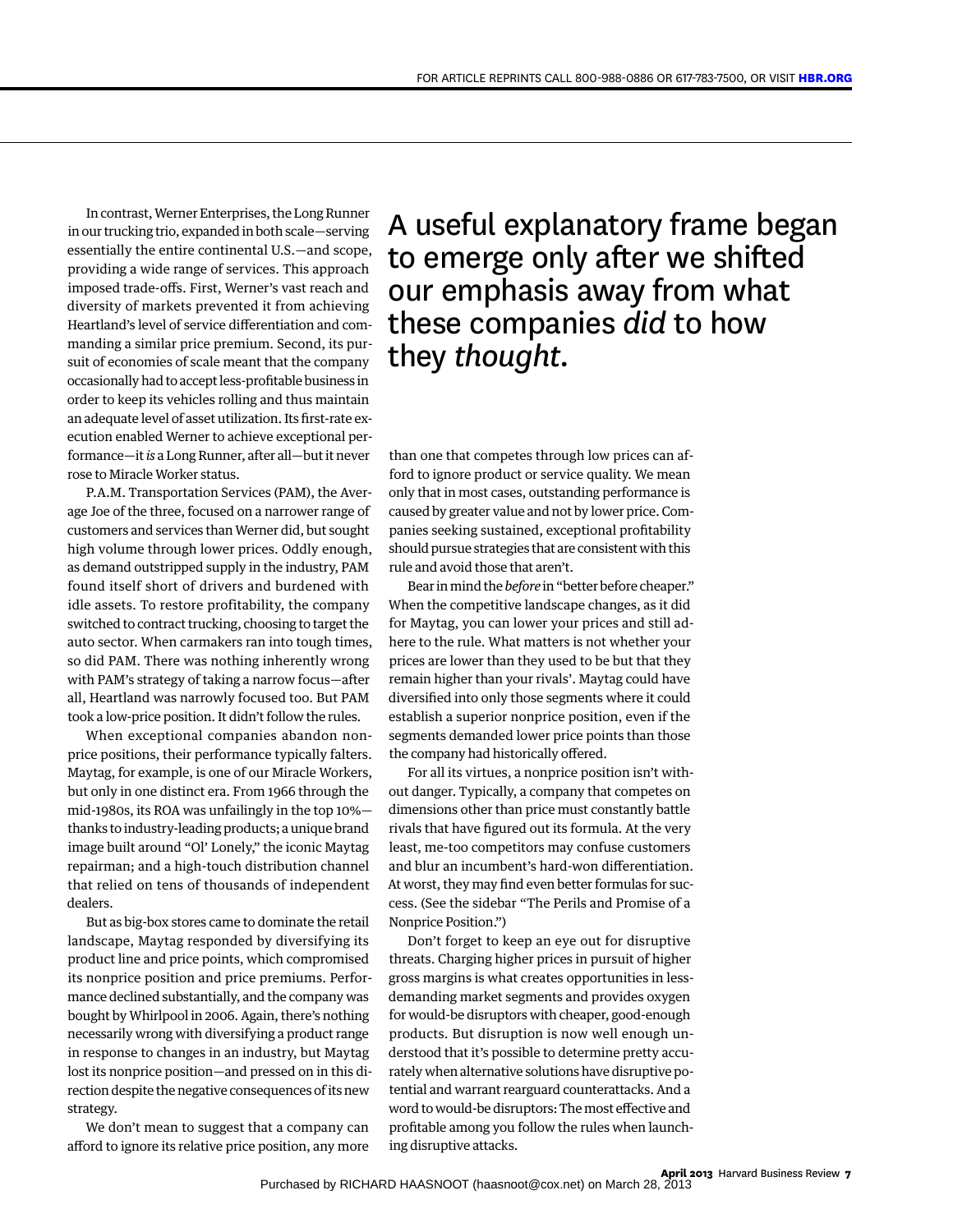# **RULE 2 REVENUE BEFORE COST**

Companies must not only create value but also capture it in the form of profits. By an overwhelming margin, exceptional companies garner superior profits by achieving higher revenue than their rivals, through either higher prices or greater volume. Very rarely is cost leadership a driver of superior profitability.

There's nothing startling about the notion that higher prices can lead to higher profits, but we were impressed by the range of contexts in which companies have built businesses on this idea. Take, for example, the U.S. discounter Family Dollar Stores, a Miracle Worker, which has bested the legends in discount retailing since the mid-1970s. Considering that many of the company's customers are poor, it's perhaps surprising that Family Dollar's success has resulted from higher prices, which it can charge because it offers superior convenience and selection. Its smaller stores are in locations that are easier for customers to get to, and many shoppers buy small amounts of a wide variety of goods. Running these stores is unavoidably costly—in fact, the company tolerates higher costs and lower efficiency than would many of its larger competitors. But its consistently higher prices have enabled Family Dollar to enjoy a gross-margin advantage and, consequently, superior ROA for decades.

For eight of the nine Miracle Workers in our sample, revenue was the main driver of performance. (The ninth is the Pennsylvania-based grocery chain Weis Markets, which competes on price and drives profitability through lower costs; more on this company below.) Six of these eight relied mainly on higher prices to achieve their revenue levels; the other two relied largely or entirely on volume.

One of the two volume-focused companies is Merck, which globalized earlier, more successfully, and more aggressively than the Long Runner in the pharmaceutical trio, Eli Lilly. Merck followed the better-before-cheaper rule, refusing to compete on price relative to the alternatives in global markets. But the lower price ceilings in those markets prevented the company from using gross margins as its primary source of advantage. Instead Merck drove volume by relying on the clinical effectiveness of its patent-protected medications. Higher volume allowed Merck to achieve superior profitability through better asset utilization than Eli Lilly enjoyed, which was the main reason for the company's higher ROA. (See the sidebar "Many Paths to Improvement.") Just as you can lower prices while adhering to better before cheaper, you can drive out inefficiencies and lower your costs while following the revenue-before-cost rule. But don't try to achieve a profitability advantage through cost leadership.

This rule underscores the uncomfortable (or liberating) truth that in the pursuit of exceptional profitability, everything but the first two rules should be on the table. When considering all the other determinants of company performance—operational excellence, talent development, leadership style, corporate culture, reward systems, you name it—we saw wide variation among companies of all performance types. There's no doubt that these and other factors matter to corporate performance—how could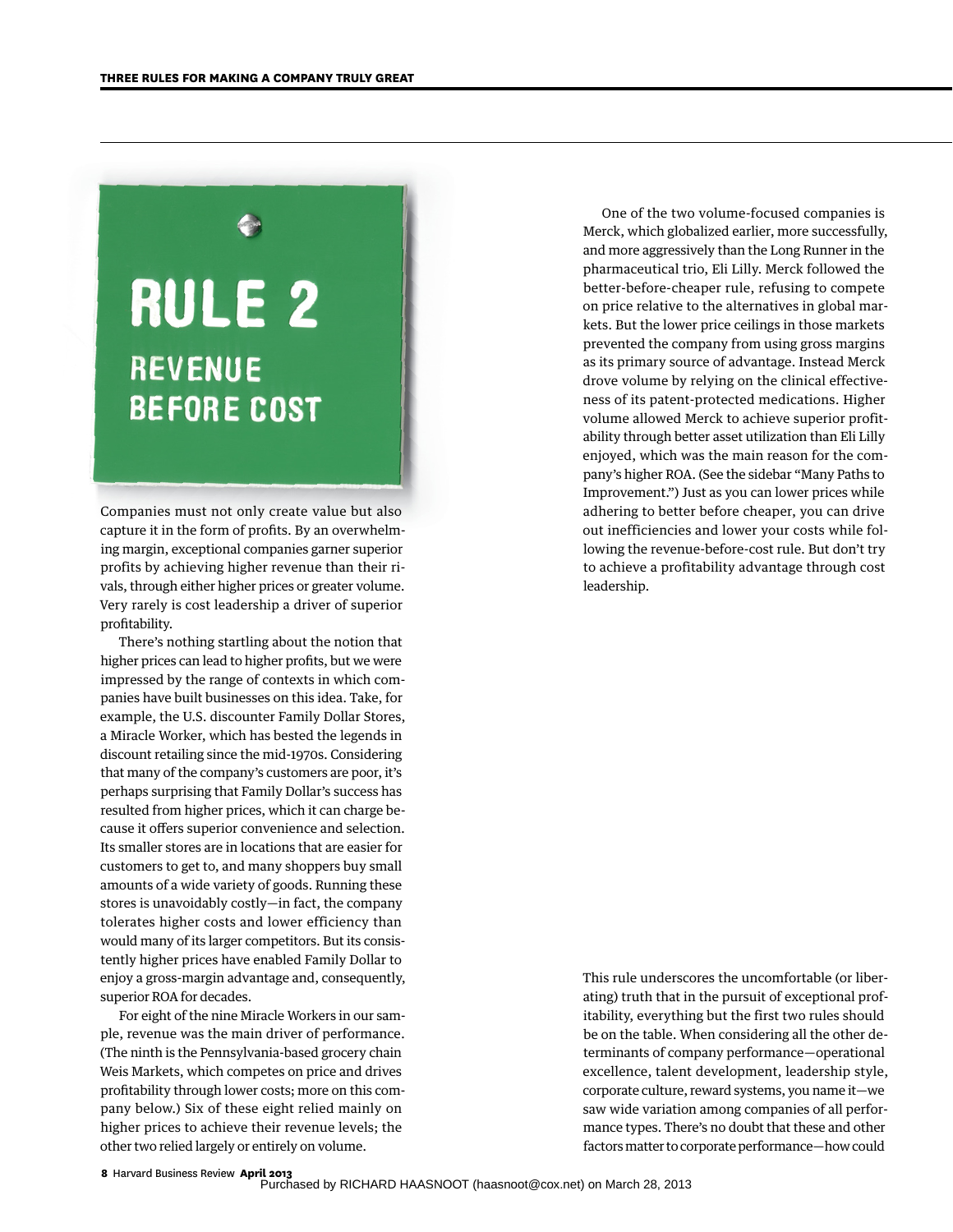## The Perils and Promise of a Nonprice Position

Our retail grocery trio was intriguing—first because the Miracle Worker of the bunch, Weis, was a price-based competitor that captured profits through low costs, but also because Whole Foods, a high-profile purveyor of organic products, clearly practices better before cheaper and revenue before cost, yet turns out to be an Average Joe. During its more than 20 years as a public company, its ROA has sometimes been worse than the majority of companies'.

Whole Foods may very well be en route to becoming a Long Runner or a Miracle

Worker, but it might just as easily get submerged in a wave of competition. Its high costs—sourcing specialty items is expensive, and the company provides high levels of customer service ("Excuse me, how do I cook quinoa?")—have kept competitors at bay, but with supply-chain costs falling, mainstream grocers are already starting to mimic its competitive position (you can get quinoa just about everywhere these days).

This example highlights an important limitation of our work: Following our rules doesn't guarantee Miracle Worker status.



Sometimes a nonprice position isn't worth the resources a company must devote to maintaining it. The rules can only tell you which hard problem you should try to solve. They can't tell you how to solve it.

they not?—but we couldn't find consistent patterns of *how* they mattered.

More telling still, we found individual companies that had remained exceptional despite changing their approaches to a number of critical determinants of performance. The reason? The changes they made kept them aligned with the first two rules. In other words, top-performing companies are doggedly persistent in seeking a position unrelated to low prices and adopting a revenue-driven profitability formula, while everything else is up for grabs.

The absence of other rules doesn't give you permission to shut down your thinking. You are still responsible for searching actively—and flexibly—for ways to follow the rules in the face of what may be wrenching competitive change. It takes enormous creativity to remain true to the first two rules.

For example, Abercrombie & Fitch has stayed on top of a constantly changing retail clothing market by being willing to invent new images for itself and new product lines—the abercrombie kids brand is aimed at grade-schoolers, while Hollister is for 14-to-18-year-olds, and Gilly Hicks is for young women—without wavering in its dedication to a position based on brand-intensive value and a higherprice-driven profitability formula. A&F has avoided promotions and steep markdowns, and has typically sold its clothing at about 70% of full price, which is higher than the comparable figure at many apparel retailers. When the recession hit, in 2008, A&F resisted following other clothing companies down the discount path—a choice that earned it much criticism from analysts as its same-store sales dropped more than its competitors' did. But the company's persistence has preserved its brand cachet, and with the recent economic recovery, A&F is returning to a level of profitability that its competitors find hard

to match, having revealed to their customers that T-shirts don't have to cost \$30 after all.

In pharmaceuticals the top companies have successfully moved from in-house to joint-venture to open innovation, while in semiconductors we've seen increased capital investment and an expanding portfolio of customers, all in support of better before cheaper. In confectionery the top performers have shifted from domestic to global distribution, and in medical devices M&A has become a cornerstone of growth. When these changes have led to superior profitability, it has been because they contributed to greater volume more than to lower costs.

We should point out that there's no necessary relationship between how you create value and how you capture it. Although it would be nonsensical for companies that compete through lower prices to capture value through higher prices, every other combination of position and profitability formula is at least theoretically possible. Nonprice positions, as we've said, are typically associated with higher prices or greater volume. Conceptually, companies that don't focus on price could still drive profitability through lower costs, but we never saw this. Arithmetically, a low-price position (cheaper before better) could drive sufficient volume to keep asset utilization high enough to secure superior profitability (revenue before cost), but we never saw this, either. Our research shows that companies with lowerprice positions tend to rely on lower costs to achieve profitability.

The success of the grocery chain Weis shows how a lower-price position and a lower-cost profitability formula can work. This Miracle Worker was decades ahead of its competitors in introducing house-label products, which are sold at lower prices but are much less costly to produce and thus yield higher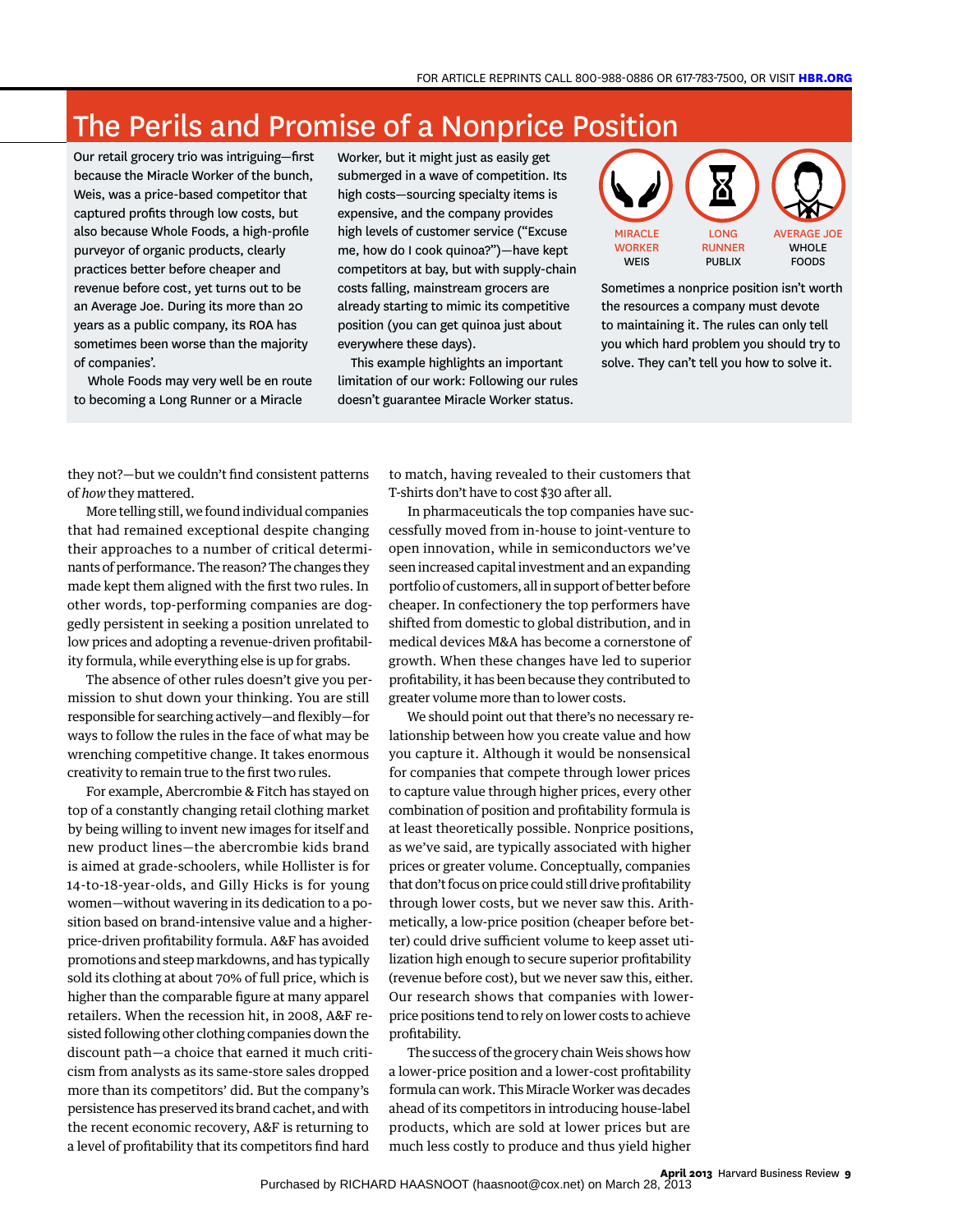### Many Paths to Improvement

Don't be misled by the simplicity of the rules. Long-term success in any industry is a rare and difficult achievement, and finding a workable strategy that stays within the rules requires enormous creativity and flexibility.

Take Merck and Eli Lilly: They have long histories and are well known as leading research-based drug companies, but Merck was able to become a Miracle Worker, while Eli Lilly remained a Long Runner. Why?

Past executives have told us that the primary driver of Merck's superior performance was its research excellence, which yielded higher-value therapies. It's true that Merck was early among pharmaceutical companies to shift the focus of its research from chemistry-based screening—isolating new compounds and testing them in vivo to assess the effects—to biology-based "rational discovery." But Eli Lilly had great research too. And in any case, higher prices weren't the main reason for Merck's higher profitability: Barely a third of its ROA advantage can be attributed to superior gross margins.

We found that Merck's profitability rested on better asset utilization, which was a function of revenue growth through higher unit volumes. For example, Merck's command of the mechanisms of action for various compounds allowed scientists to develop variations on established drugs in order to attenuate side effects or mitigate interactions with other drugs, making a compound's basic therapeutic effects available to a larger population of patients. As a result, Merck was introducing three times as many products across twice as many therapeutic areas, yet enjoying economies of scope in both discovery and manufacture that stemmed from similarities among core compounds.

The company was also a leader in international expansion, which further increased unit volumes and asset utilization. Both its global expansion and its greater product diversification were driven by demand, born of the value of Merck's unique medicines. By 2010 its pharmaceutical business was more than twice the size of Eli Lilly's up from about 8% larger in 1985.

Merck's story shows that there are various routes to better before cheaper and revenue before cost, and they should all be under consideration all the time.

margins. Its resulting 28 consecutive years in the top 10% of ROA make Weis a clear exception to our Rules 1 and 2.

But when you compete on price, a faster gun always seems to come to town eventually. Weis's advantage began to slip in the 1980s, as other grocers adopted private-label programs and discount retailers expanded into the grocery segment. Weis proved unable to adapt, and since 1996 it has not been in the top 10% even once. Unlike our Long Runner, Publix, which has enjoyed increasing profitability, Weis didn't shift aggressively enough to differentiation through in-store delis, pharmacies, organic products, or ethnic-food-focused store formats. The bottom line is that if you want to beat the odds, you should concentrate on creating value using better before cheaper and on capturing value with revenue before cost.

#### **Choosing to Be Exceptional**

The first step in making use of the rules is to get a clear picture of your company's competitive position and profitability formula. Our experience shows that many senior leaders lack that clarity, primarily because companies tend to put too much emphasis on comparing their present selves with their past selves and too often declare victory if they've improved. What they forget is that you compete only with your current rivals. Benchmarking may help, but in many instances it devolves into a comparison of single dimensions—Is our product more durable? Is our R&D higher?—rather than a sophisticated analysis of the interplay of all performance dimensions and their relationship to the sometimes subtle trade-offs among the many drivers of profitability.

Here's how to put the rules into operation: The next time you find yourself having to allocate scarce resources among competing priorities, think about which initiatives will contribute most to enhancing the nonprice elements of your position and which will allow you to charge higher prices or to sell in greater volume. Then give those the nod.

If your operational-effectiveness program is mostly about cutting costs, whereas your innovation efforts are mostly about separating you from the pack, go with innovation. But if pushing the envelope on operations is about delivering levels of customer service way above your competition's, whereas innovation seems geared to doing the same for less, then your operations folks deserve the additional care and feeding.